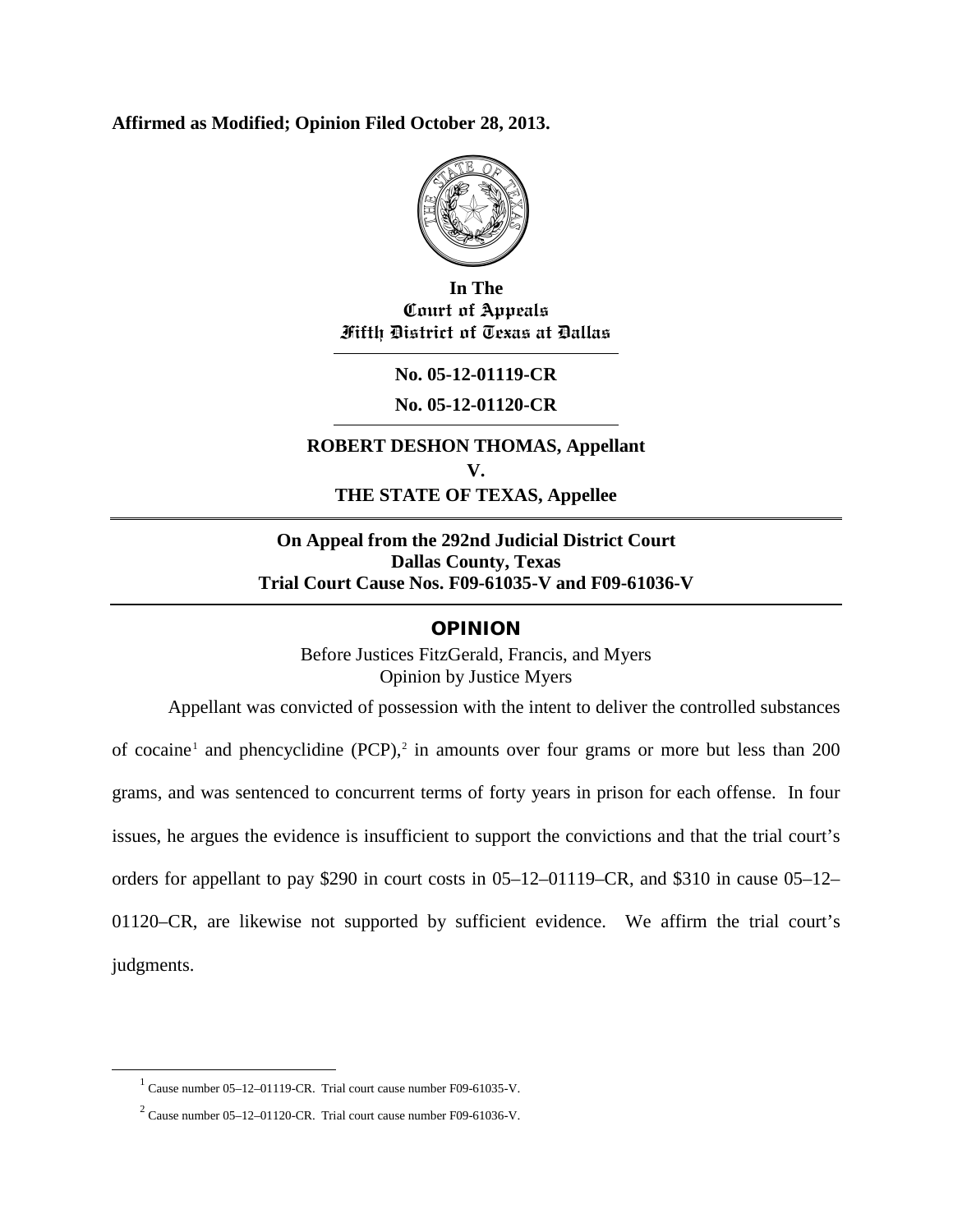#### **DISCUSSION**

#### *Sufficiency of the Evidence*

In his first and second issues, appellant argues the evidence is insufficient to support the convictions for possession with the intent to deliver cocaine (issue one) and PCP (issue two).

In reviewing a challenge to the sufficiency of the evidence, we examine all of the evidence in the light most favorable to the verdict and determine whether a rational trier of fact could have found the essential elements of the offense beyond a reasonable doubt. *Jackson v. Virginia*, 443 U.S. 307, 319 (1979); *Lucio v. State*, 351 S.W.3d 878, 894–95 (Tex. Crim. App. 2011); *Brooks v. State*, 323 S.W.3d 893, 895 (Tex. Crim. App. 2010) (plurality op.). We must defer to the jury's credibility and weight determinations because the jury is the sole judge of the witnesses' credibility and the weight to be given their testimony. *See Jackson*, 443 U.S. at 326.

Appellant was charged with possessing with the intent to deliver cocaine and PCP. In order to convict appellant of these offenses, the State was required to prove beyond a reasonable doubt he exercised actual care, custody, control, or management over the contraband and knew the material possessed was contraband. *See Blackman v. State*, 350 S.W.3d 588, 594 (Tex. Crim. App. 2011). The State may prove this by linking appellant to the crime. *See id.* These links may include, but are not limited to, (1) the defendant's presence when a search is conducted; (2) whether the contraband was in plain view; (3) the defendant's proximity to and the accessibility of the narcotic; (4) whether the defendant was under the influence of narcotics when arrested; (5) whether the defendant possessed other contraband or narcotics when arrested; (6) whether the defendant made incriminating statements when arrested; (7) whether the defendant attempted to flee; (8) whether the defendant made furtive gestures; (9) whether there was an odor of contraband; (10) whether other contraband or drug paraphernalia were present; (11) whether the defendant owned or had the right to possess the place where the drugs were found; (12) whether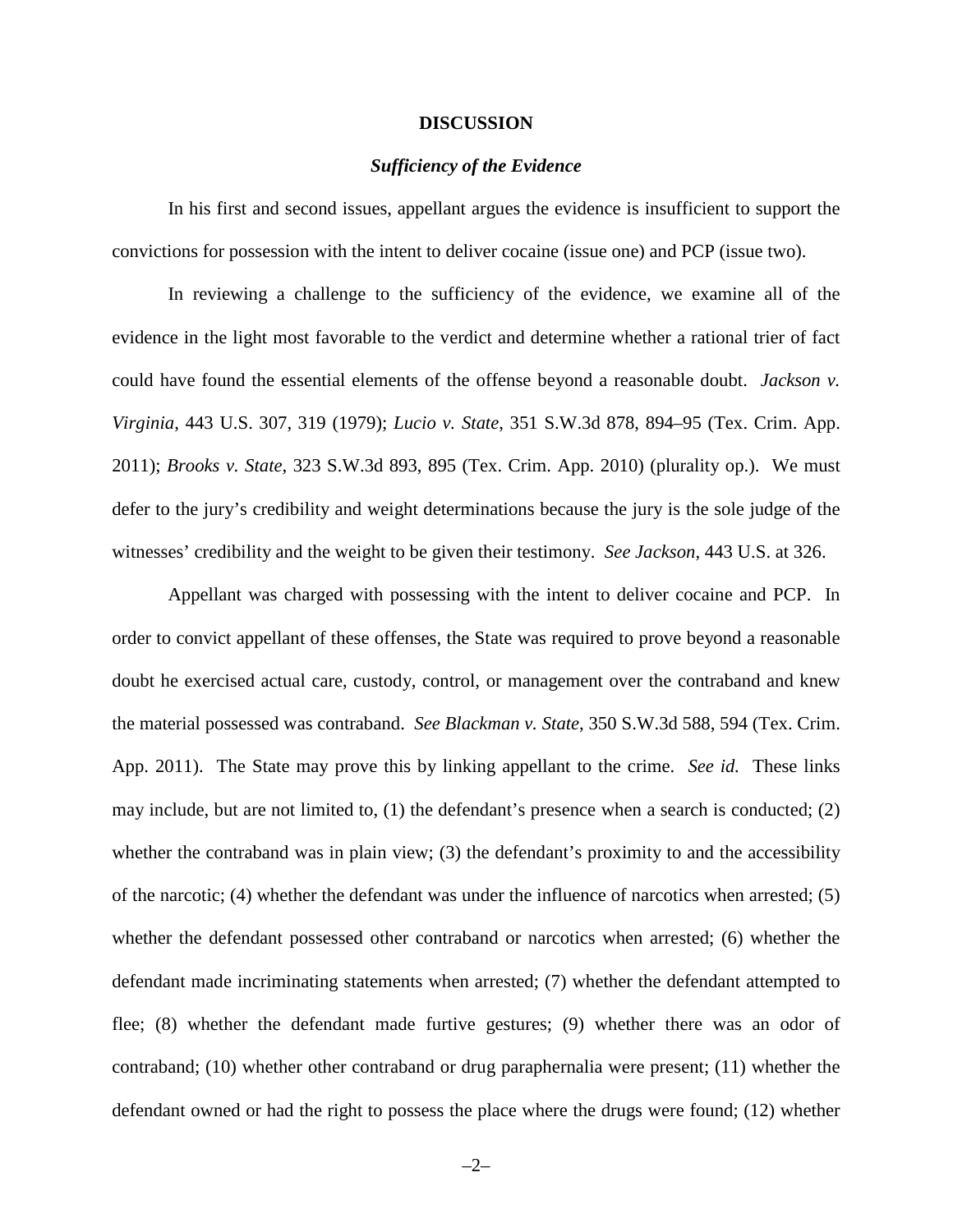the place where the drugs were found was enclosed; (13) whether the defendant was found with a large amount of cash; and (14) whether the conduct of the defendant indicated a consciousness of guilt. *Evans v. State*, 202 S.W.3d 158, 162 n.12 (Tex. Crim. App. 2006). Links between appellant and the drugs may be established by either direct or circumstantial evidence. *See Poindexter v. State*, 153 S.W.3d 402, 406 (Tex. Crim. App. 2005). No set formula of facts exists to dictate a finding of links sufficient to support an inference of knowing possession. *See Taylor v. State*, 106 S.W.3d 827, 830 (Tex. App.––Dallas 2003, no pet.). It is the logical force of the evidence, and not the number of links, that supports a fact finder's verdict. *See Evans*, 202 S.W.3d 158 at 166.

The jury was also instructed on the law of parties:

All persons are parties to an offense who are guilty of acting together in the commission of the offense. A person is criminally responsible as a party to an offense if the offense is committed by his own conduct, by the conduct of another for which he is criminally responsible, or both.<sup>[3](#page-2-0)</sup>

A person is criminally responsible for an offense committed by the conduct of another if, acting with intent to promote or assist the commission of the offense, he solicits, encourages, directs, aids, or attempts to aid the other person to commit the offense.<sup>[4](#page-2-1)</sup> Mere presence alone will not constitute one a party to an offense.

In determining whether one has acted as a party in the commission of a criminal offense,

"the court may look to events before, during and after the commission of the offense." *Beardsley* 

*v. State*, 738 S.W.2d 681, 684 (Tex. Crim. App. 1987). "Participation in an enterprise may be inferred from the circumstances and need not be shown by direct evidence." *Id*. The mere presence of the defendant at the scene is not sufficient to support a conviction; however, it may suffice to show defendant was a participant when combined with other facts. *See id*. at 685.

<span id="page-2-0"></span> <sup>3</sup> *See* TEX. PENAL CODE ANN. § 7.01(a).

<span id="page-2-1"></span> $^{4}$ *Id.* § 7.02(a)(2).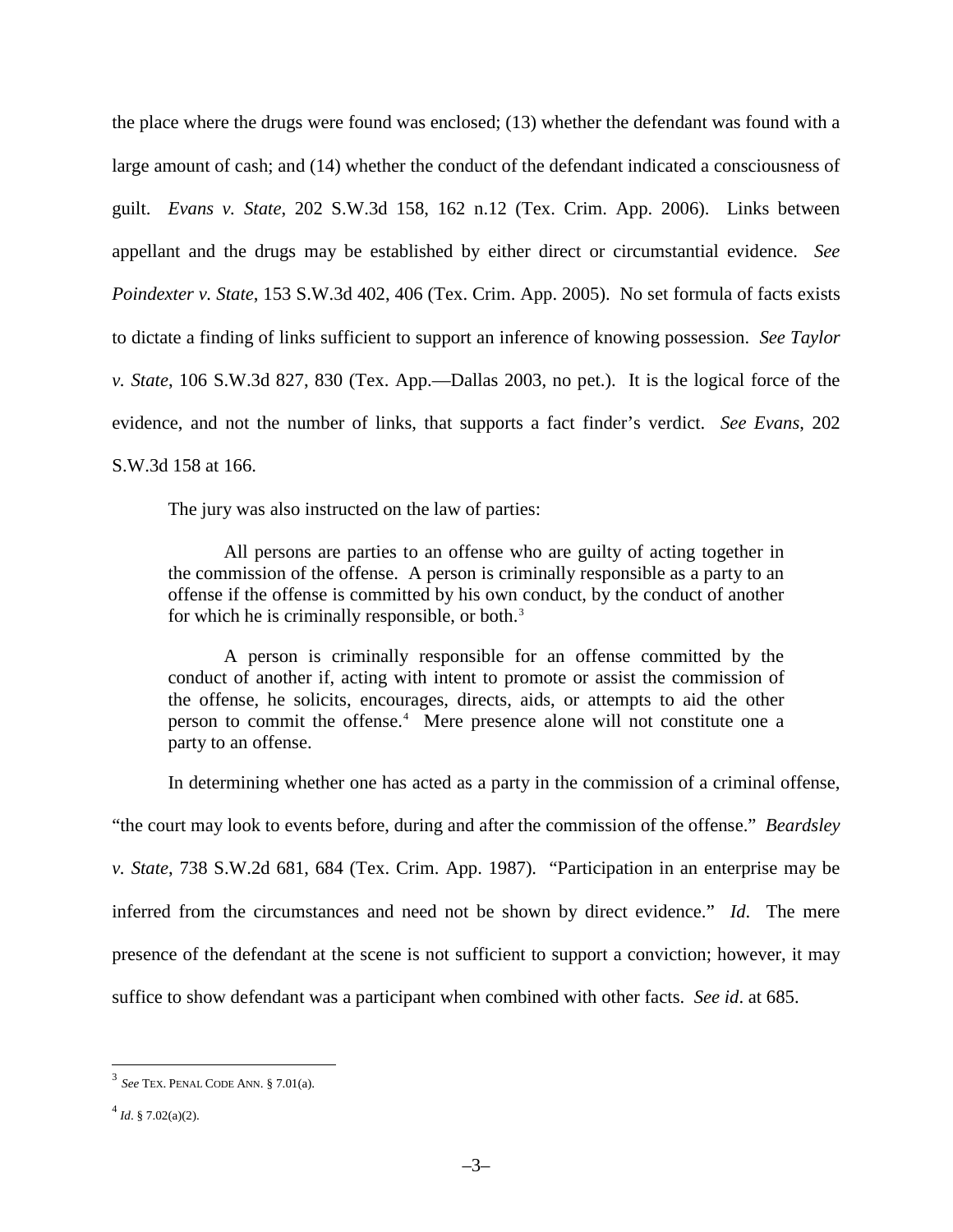According to the record, the Dallas Police received an anonymous tip in October of 2009 that drugs were being sold from a house located at 2554 Stovall Drive in Dallas County, Texas. Following a series of "controlled buys" of narcotics at that location by a confidential informant, a search warrant was obtained. The search warrant affidavit described an individual identified as "suspect #1" from whom the informant had purchased drugs, and referred to "other persons whose names, ages, and identities are unknown to the affiant." Dallas narcotics detective James Lewis, who led the investigation, testified that appellant did not match the descriptions of any individuals listed in the search warrant affidavit, but appellant's co-defendant, Tynava McHenry, did match the description of one of the individuals listed in the affidavit. The search warrant was executed at 5:45 p.m. on November 5, 2009.

Lewis testified that the Stovall house had bars bolted on the windows and doors, and inside the sparsely furnished house was an attached-to-a-monitor surveillance camera aimed at the front porch. A "Jamaican block"––a wooden board wedged between boards on the floor and the door to prevent the entrance of police and potential robbers––secured the back door of the house. There were dogs kept in the house: the floor of one of the bedrooms was covered with newspapers that were soaked with urine and animal feces, and the air was thick with the smell of ammonia. The windows of the house were covered with curtains in such a way as to conceal the activity inside the house. Mario Castanon, a Dallas Police Department narcotics officer, testified that, given the amount of drugs found and other aspects of the house, including the "Jamaican block," the Stovall house was a "classic neighborhood drug house."

As the police officers drove up to the Stovall house on November 5, 2009, one of the officers said, "There's two walking out the front door now." Lewis turned around and saw appellant and McHenry walking from the house's front porch through the yard. Officers made

–4–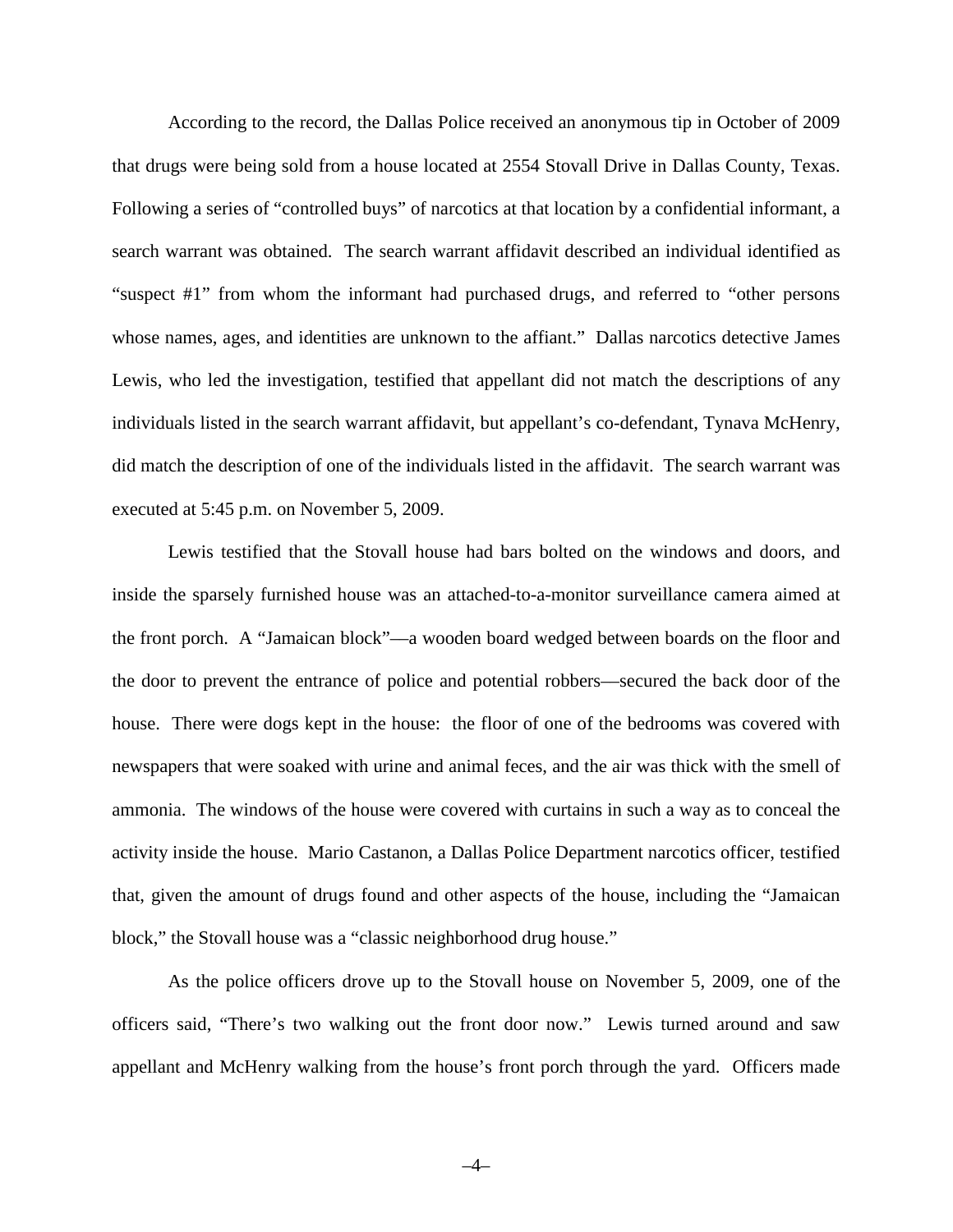the two get down on the ground and Officer Dennis Malone placed both appellant and McHenry in custody. A "wad" of cash totaling approximately \$300 was found in appellant's pocket.

After they entered the house and determined no one was present, police officers found a number of items that they photographed and confiscated. The officers saw a large block of crack cocaine, and a loaded 9 millimeter semi-automatic pistol (with twelve rounds in the magazine), in plain view on a small coffee table in the living room. Another 9 millimeter semi-automatic pistol (with six rounds in the magazine) was found on the couch. Officers found a Texas identification card for McHenry underneath the gun on the coffee table. Other items seized by the officers included two cell phones, prescription drugs, some green tinted "baggies" containing marijuana, vials of PCP, some scales, a number of small "cigarillos," and \$1,080 in cash.<sup>[5](#page-4-0)</sup> Lewis testified that the denominations of money found at the house were consistent, based on his training and experience, "with street denominations used in drug sales." Police were able to link one of the cell phones to McHenry; neither cell phone was linked to appellant. Lewis also testified that the "cigarillos" found in the house, which could be "dipped and smoked," were often found in locations that sold PCP. No property belonging to appellant was found near the firearms.

In the house's breakfast nook, officers found a \$47 bill for auto insurance delivered to the Stovall house address––with the effective dates of April 10, 2009 to December 12, 2009. The insurance bill, which was the only piece of mail seized from the house, was addressed to appellant at the Stovall address. No mail was found in McHenry's name. On the couch in the bedroom, detectives found "[a] pair of pants with a belt on it." Inside one of the front pockets

<span id="page-4-0"></span> $<sup>5</sup>$  Lauren Woolridge, a chemist with the Southwestern Institute of Forensic Sciences, tested the cocaine and found it had an aggregate weight,</sup> including adulterants or dilutants, of 49 grams––the actual cocaine weighing 13 grams. Additionally, the phencyclidine, or PCP, had an aggregate weight, including adulterants or dilutants, of 12.2 grams, with PCP itself weighing 6.8 grams.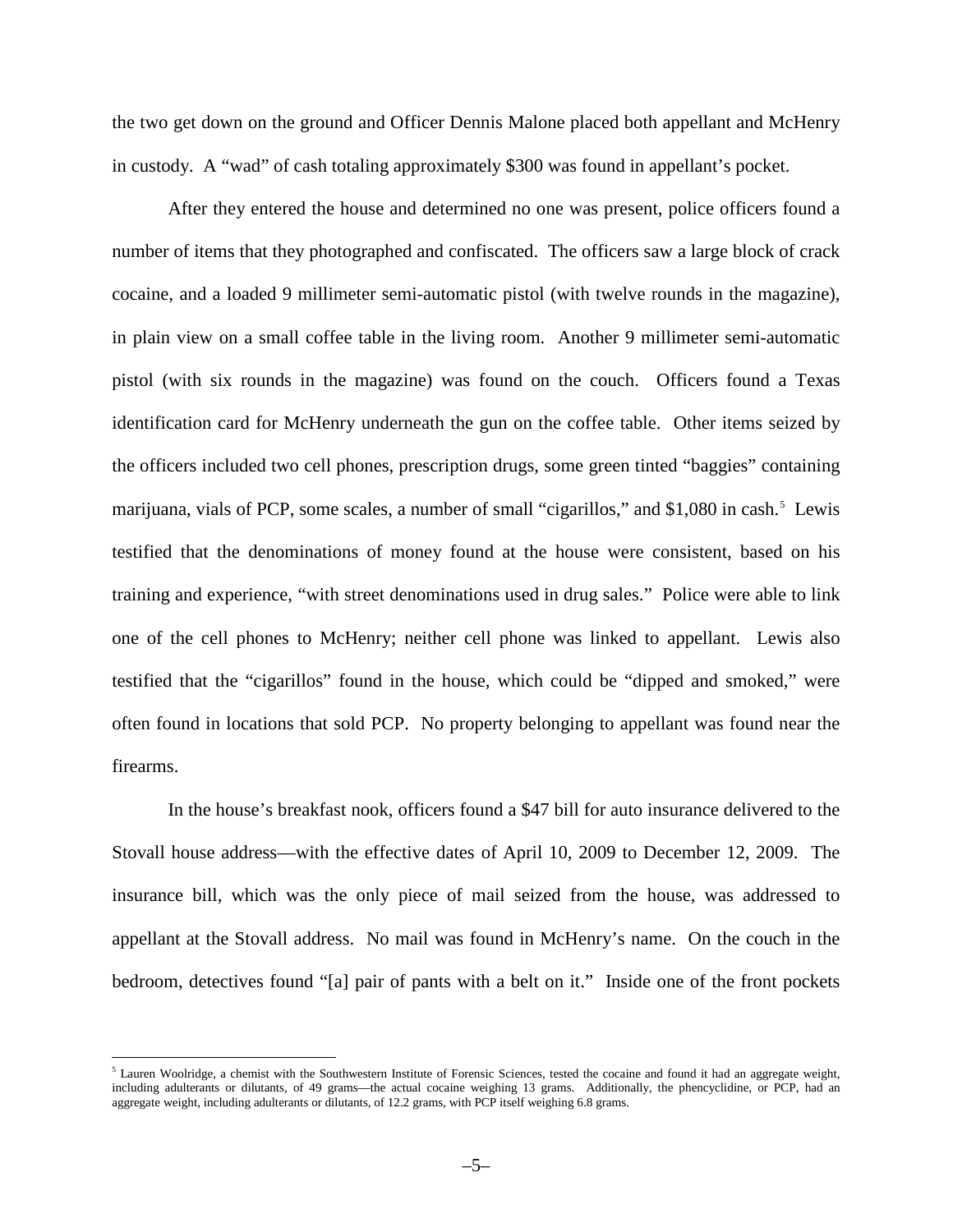was a wallet with a Texas identification card in appellant's name, and the other front pocket contained a bundle of money totaling \$1,092.

The evidence, therefore, shows the following links between appellant and the drugs: Appellant was located just outside the front door of the Stovall house with co-defendant McHenry when the search warrant was executed. Appellant had approximately \$300 in cash on his person when he was arrested. The drugs found in the house were in plain view. Appellant received mail––an automobile insurance bill––at the address. A Texas identification card in appellant's name was found in his pants in a bedroom, together with \$1,092 in cash. Furthermore, according to witness testimony, that bedroom was the only habitable location in the house. The jury could have reasonably inferred that the pants found in the bedroom belonged to appellant because his identification was the only identification found in the pants pockets, along with the \$1,092 in cash.

Appellant offers several arguments in response. He argues there is no evidence showing how long the insurance bill had been at the Stovall house or when it was mailed to the house, and that there is no evidence to show the pants or the wallet actually belonged to him. Appellant cites testimony from his aunt, Angelina Hickman, and his sister, Jahanara Jones, that he left Dallas for South Carolina in September of 2009, returning on November 2, 2009, three days before his arrest. Appellant points out that the police received the anonymous complaint about drug dealing in the Stovall house in October of 2009, while, according to the two defense witnesses, he was living in South Carolina.

These arguments concern the weight and credibility of the evidence––determinations that were within the sole authority of the trier of fact. It was the jury's role, as the finder of fact, to resolve the conflicts in the evidence, and it was free to accept or reject any and all of the evidence presented by either side. *See* TEX. CODE CRIM. PROC. ANN. art. 38.04; *Wesbrook v.* 

–6–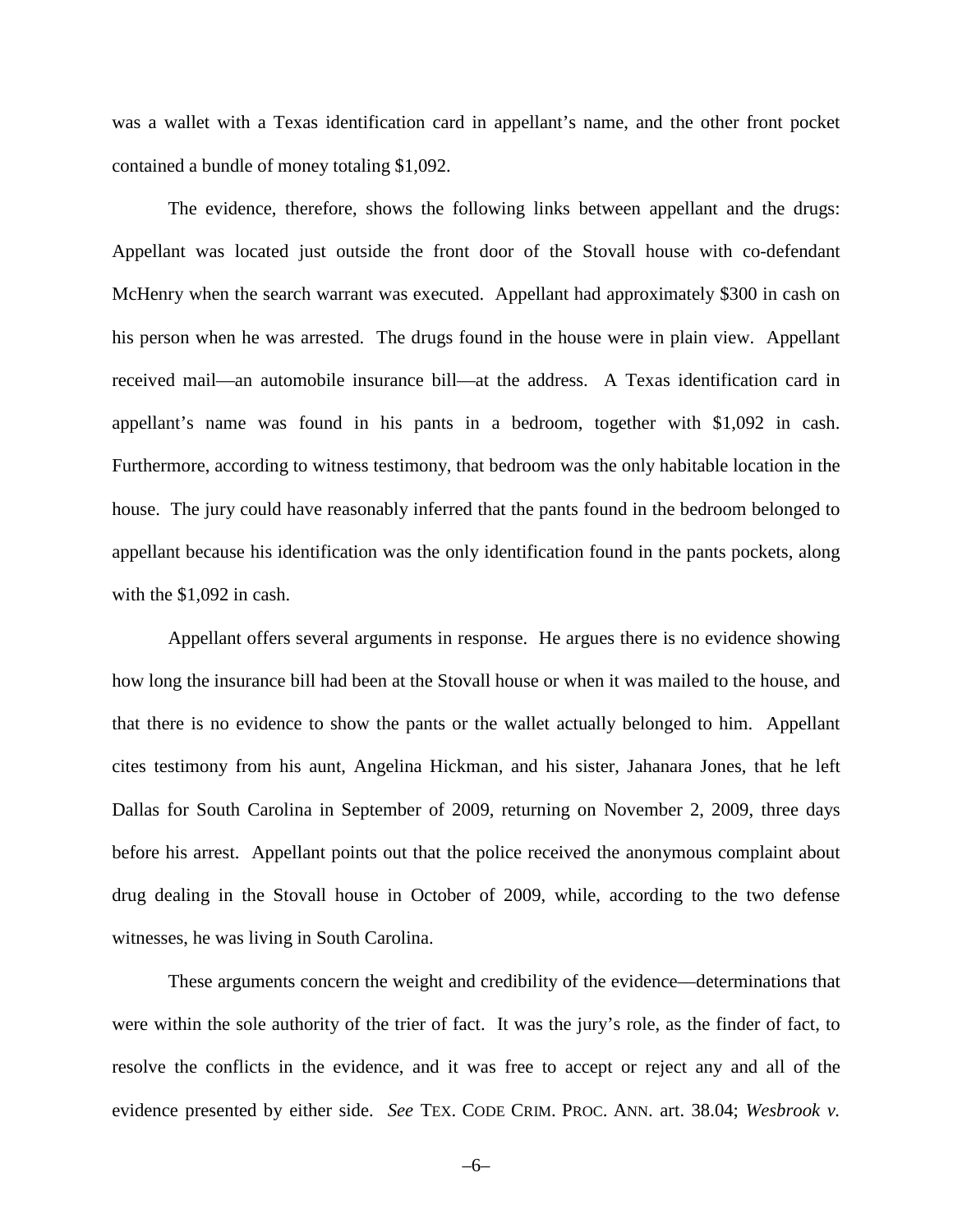*State*, 29 S.W.3d 103, 111 (Tex. Crim. App. 2000). Based on the evidence presented, we conclude a rational jury could find beyond a reasonable doubt that appellant exercised actual custody and control over the cocaine and the PCP, knowing it was contraband, or that he acted with the intent to promote or assist McHenry's commission of the offense. Accordingly, the evidence is sufficient to show appellant possessed the cocaine and the PCP either as a principal or a party. We overrule appellant's first and second issues.

#### *Court Costs*

In his third and fourth issues, appellant argues the evidence is insufficient to support the trial court's orders for him to pay \$290 in court costs in 05-12-01119-CR, and \$310 in court costs in cause 05-12-01120-CR. He requests we reform the judgments to delete the requirements that he pay those court costs because the clerk's records do not contain a bill of costs.

The Texas Code of Criminal Procedure provides in part that if a criminal action is appealed, "an officer of the court shall certify and sign a bill of costs stating the costs that have accrued and send the bill of costs to the court to which the action or proceeding is transferred or appealed." TEX. CODE CRIM. PROC. ANN. art. 103.006. The code of criminal procedure further provides that "[a] cost is not payable by the person charged with the cost until a written bill is produced or is ready to be produced, containing the items of cost, signed by the officer who charged the cost or the officer who is entitled to receive payment for the cost." *Id*. art. 103.001.

The clerk's records in these cases did not contain copies of the cost bills or any other documents with an itemized list of costs assessed in each case. Given that appellant raised issues concerning the costs assessed against him, we ordered the Dallas County District Clerk to prepare and file supplemental clerk's records containing detailed itemizations of the costs assessed in each case, including specific court costs, fees, and court-appointed attorney's fees, and that the supplemental record should include documents explaining any and all abbreviations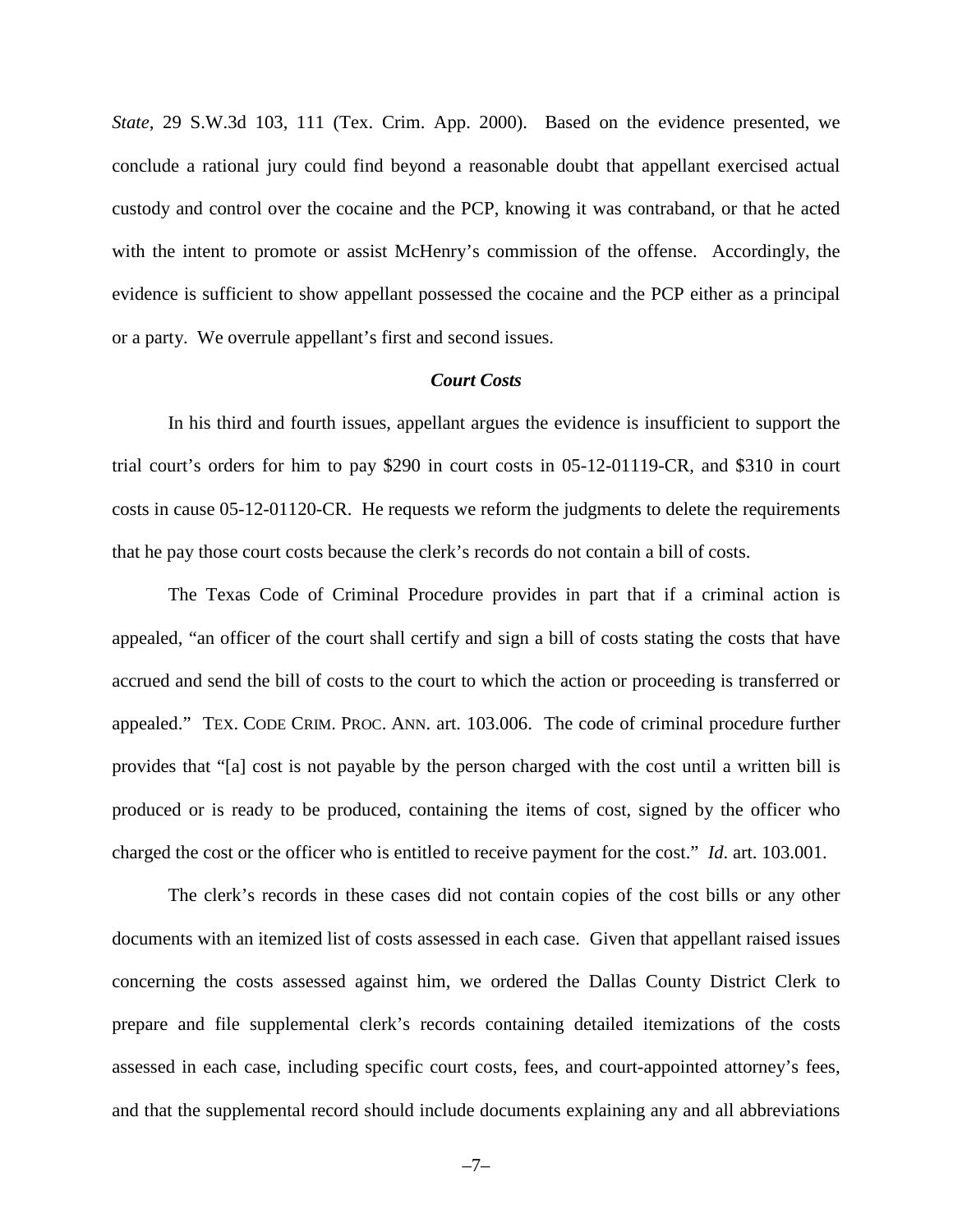used to designate a particular fee, cost, or court-appointed attorney's fee. *See* TEX. R. APP. P. 34.5(c)(1) (rules of appellate procedure allow supplementation of clerk's record if relevant item has been omitted). The District Clerk has complied with our order by filing signed and certified supplemental clerk's records containing itemizations of the costs assessed in each case, and an explanation of the abbreviations used in the itemizations. Because the records now contain cost bills that support the costs assessed in the judgments, appellant's argument that the evidence is insufficient to support the imposition of costs because the clerk's records did not contain cost bills is, therefore, moot. *See Coronel v. State*, No. 05–12–00493–CR, 2013 WL 3874446, at \*4 (Tex. App.––Dallas July 29, 2013, no pet.) (citing *Franklin v. State*, 402 S.W.3d 894, 894 (Tex. App.––Dallas 2013, no pet.)); *see also Barrera v. State*, No. 05–12–00715–CR, 2013 WL 5314715, at \*4 (Tex. App.––Dallas Sept. 20, 2013, no pet. h.) (mem. op., not designated for publication); *Juarez v. State*, No. 05–12–00125–CR, 2013 WL 3957008, at \*9 (Tex. App.–– Dallas July 31, 2013, no pet.) (not designated for publication).

In response to the supplemental clerk's records, appellant filed objections in which he argues the cost bill filed in each of the supplemental records is not a "proper bill of costs." He contends the cost bills are not proper bills of costs because they are "unsigned, unsworn computer printouts" that were not "signed by the officer who charged the cost nor by the officer who is entitled to receive payment for the cost." As we stated earlier, the code of criminal procedure requires that a bill of cost be certified and signed "by the officer who charged the costs or the officer who is entitled to receive payment for the cost," "stating the costs that have accrued" if the cause is appealed. *See* TEX. CODE CRIM. PROC. ANN. art. 103.001, .006.

In this case, the District Clerk has provided cost bills that itemize the costs that have accrued thus far in both cases, and they are certified and signed by the District Clerk. This satisfies the mandate of the code of criminal procedure. *See Coronel*, 2013 WL 3874446, at \*4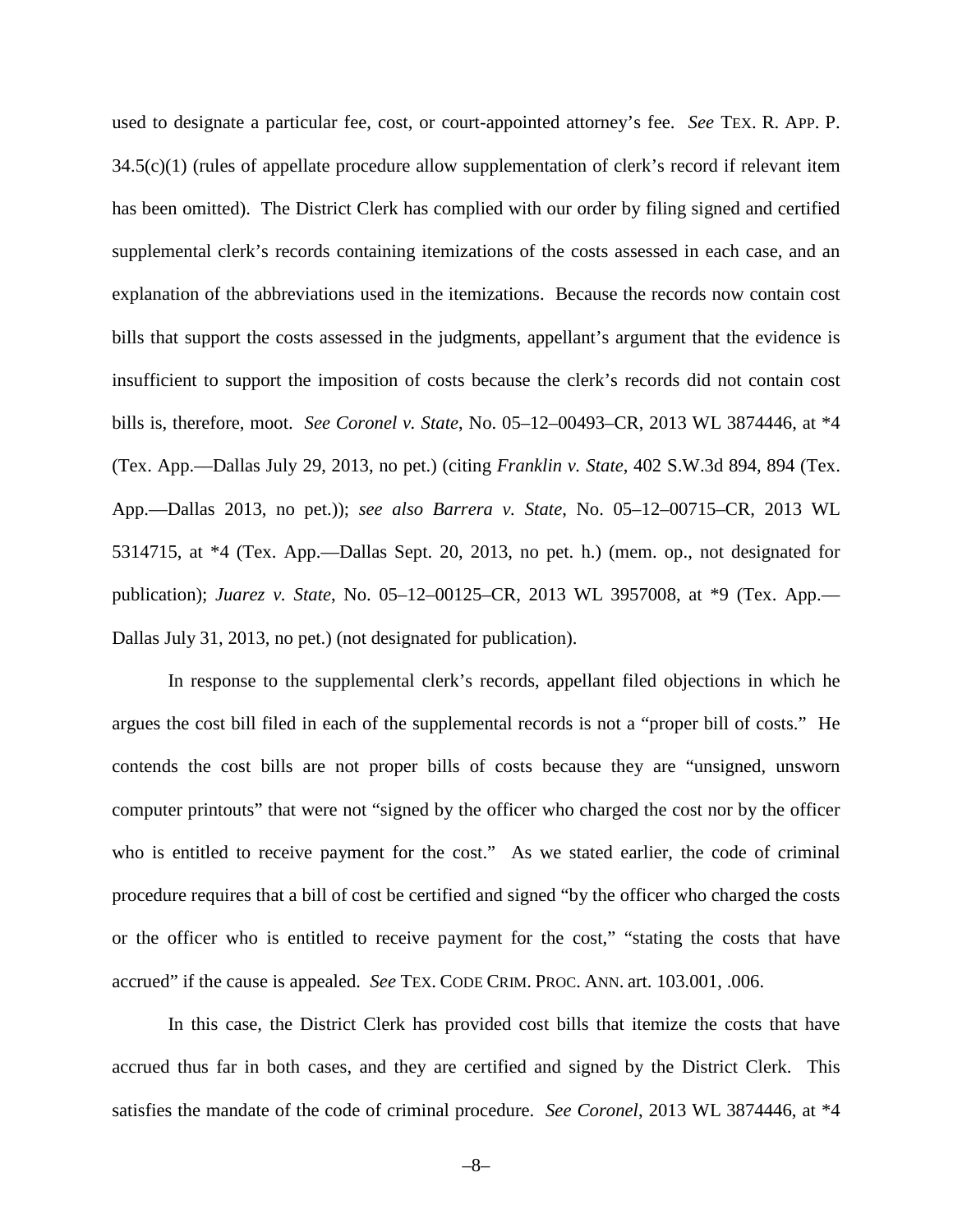(rejecting argument that bill of costs in supplemental clerk's record was not a "proper bill of costs" because it was an "unsigned, unsworn computer printout"); *see also Juarez*, 2013 WL 3957008, at \*10 (same). Appellant also contends there is no indication the bills of costs were filed in the trial court or brought to the court's attention before the costs were entered in the judgments. We rejected this argument in *Coronel*, where we stated that "nothing in the code of criminal procedure or the statutes addressing the assessment of costs against defendants requires that a bill of costs be presented to the trial court at any time before judgment." *Coronel*, 2013 WL 3874446, at \*5; *see also Juarez*, 2013 WL 3957008. We therefore deny appellant's objections, and overrule his third and fourth issues. [6](#page-8-0)

#### *Modification of Judgments*

The indictments in 05–12–01119–CR and 05–12–01120–CR each contain a single enhancement paragraph, which reads as follows:

And it is further presented to said Court that prior to the commission of the offense or offenses set out above, the defendant was finally convicted of the felony offense of POSSESSION OF A CONTROLLED SUBSTANCE, in the CRIMINAL DISTRICT COURT NO. 1 of DALLAS County, Texas, in Cause Number F90-32380, on the 8th day of August, 1990.

In addition, the trial court's judgments in the above cases state, next to the part of the judgment entitled "Plea to 1st Enhancement Paragraph" and "Findings on 1st Enhancement Paragraph," "N/A." The record, however, shows that in each case appellant entered a plea of true to the enhancement paragraph and that the trial court accepted appellant's pleas of true, then later found the enhancement paragraph in each case to be true.

This Court has the power to modify incorrect judgments to make the record speak the truth when we have the necessary information to do so. *See* TEX. R. APP. P. 43.2(b); *Bigley v.* 

<span id="page-8-0"></span> $<sup>6</sup>$  In his original brief and his objections, appellant does not challenge the propriety or legality of the specific costs assessed; therefore, we</sup> do not address those matters.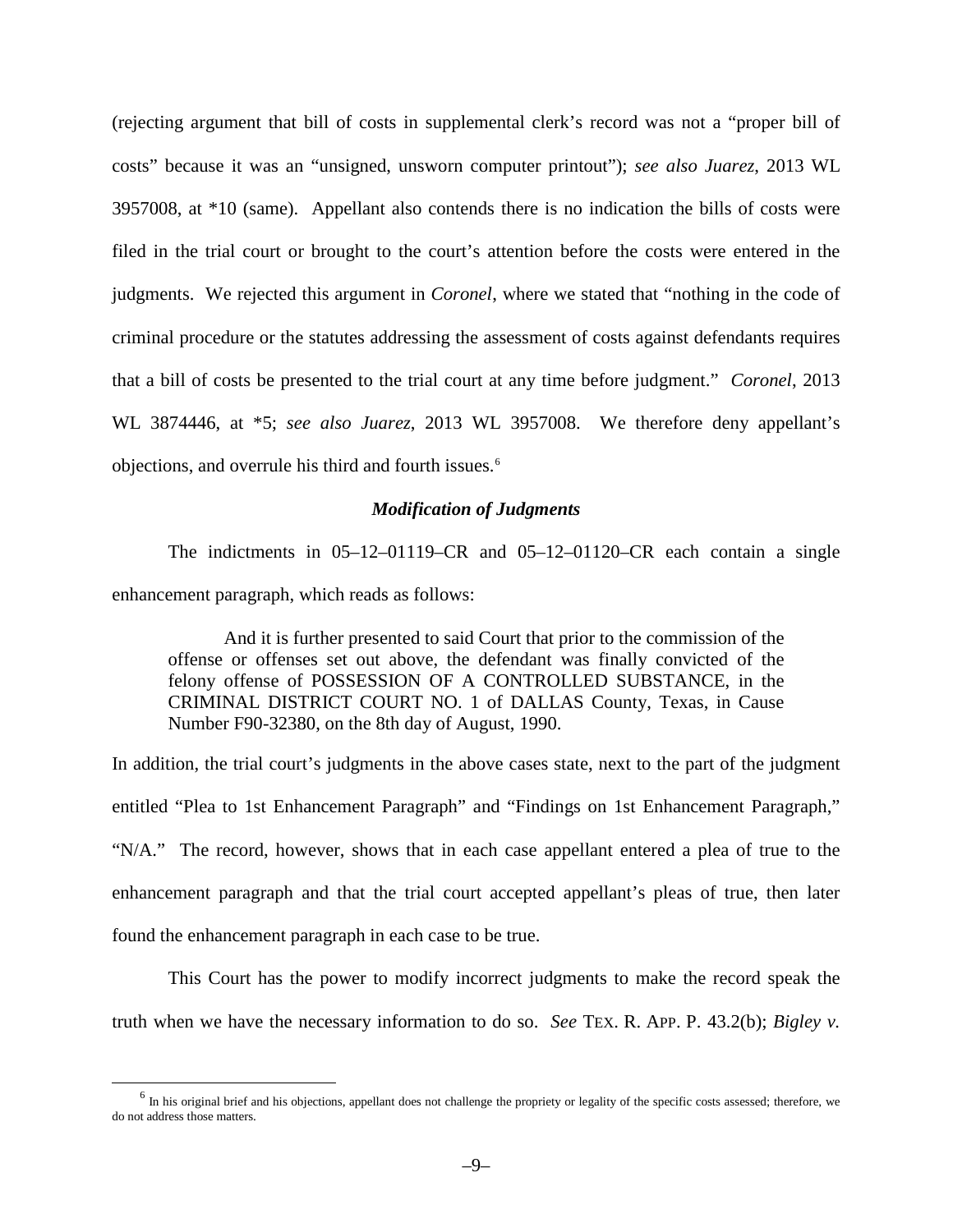*State*, 865 S.W.2d 26, 27–28 (Tex. Crim. App. 1993); *Asberry v. State*, 813 S.W.2d 526, 529–30 (Tex. App.––Dallas 1991, pet. ref'd). Our authority to modify incorrect judgments is not dependent upon the request of any party, nor does it turn on the question of whether a party has or has not objected in the trial court. *Asberry*, 813 S.W.2d at 529–30. We thus modify, on our own motion, the judgments in 05–12–01119–CR and 05–12–01120–CR to read as follows: "Plea to 1st Enhancement Paragraph: True" and "Findings on 1st Enhancement Paragraph: True."

As modified, we affirm the trial court's judgments.

/s/ Lana Myers LANA MYERS **JUSTICE** 

Do Not Publish TEX. R. APP. P. 47 121119F.U05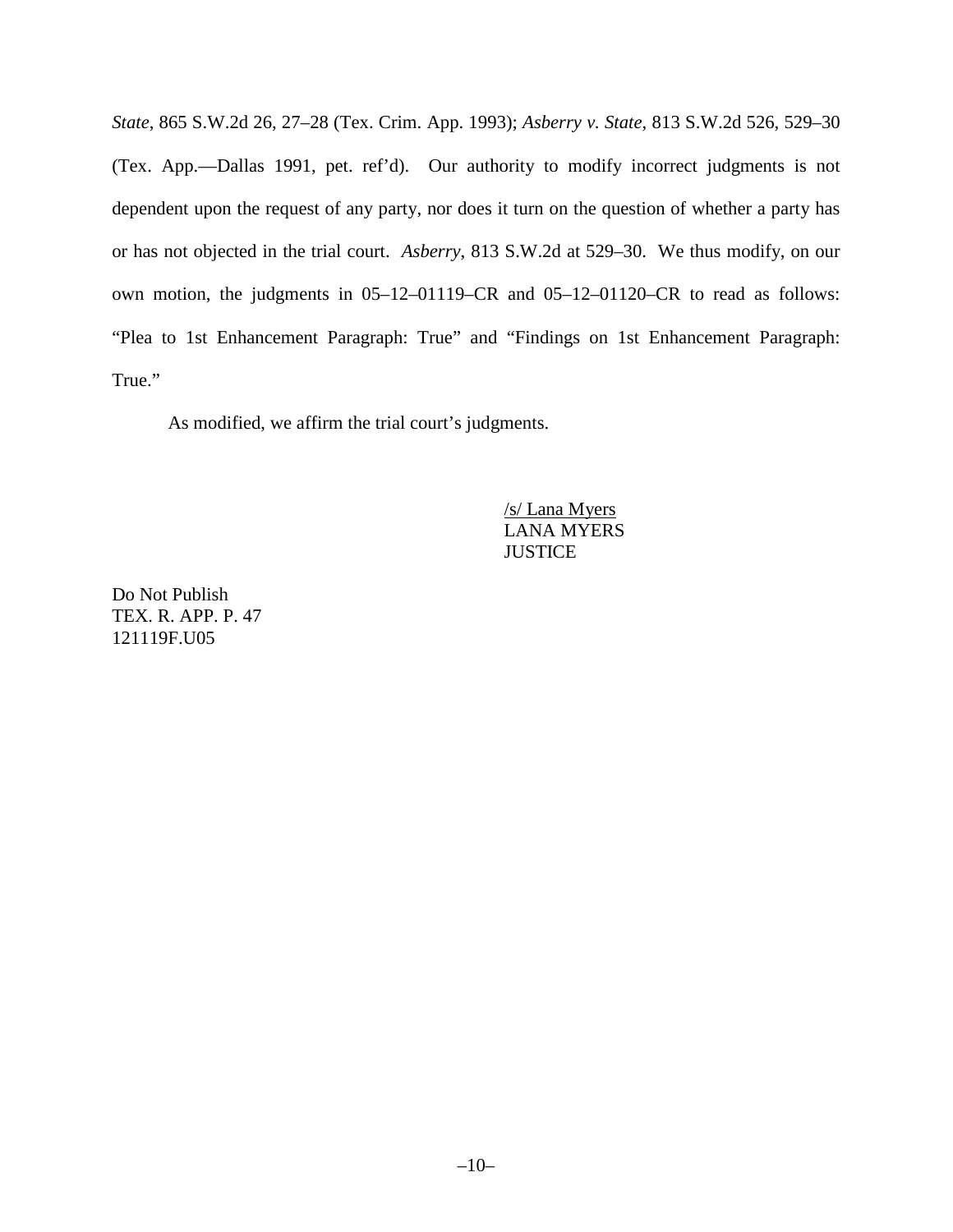

# **Court of Appeals Fifth District of Texas at Dallas**

### JUDGMENT

ROBERT DESHON THOMAS, Appellant

No. 05-12-01120-CR V.

THE STATE OF TEXAS, Appellee

On Appeal from the 292nd Judicial District Court, Dallas County, Texas Trial Court Cause No. F09-61036-V. Opinion delivered by Justice Myers. Justices FitzGerald and Francis participating.

Based on the Court's opinion of this date, the judgment of the trial court is **MODIFIED** as follows:

"Plea to 1st Enhancement Paragraph: True" and "Findings on 1st Enhancement Paragraph: True."

As **MODIFIED**, the judgment is **AFFIRMED**. We direct the trial court to enter a new judgment that reflects this modification.

Judgment entered this 28th day of October, 2013.

/Lana Myers/ LANA MYERS **JUSTICE**